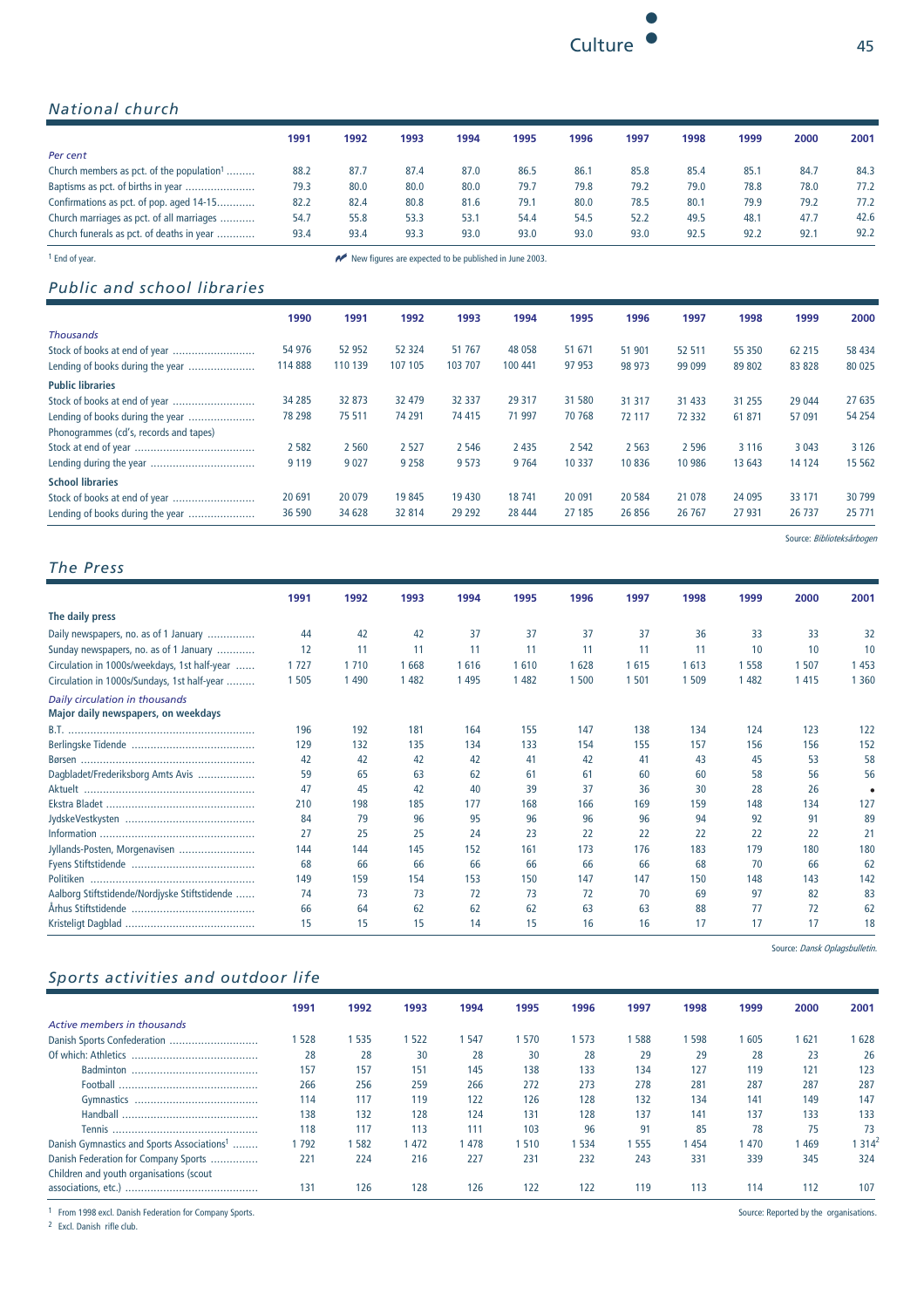

### *Radio and TV*

|                                                                 | 1991    | 1992    | 1993    | 1994   | 1995    | 1996   | 1997    | 1998    | 1999    | 2000    | 2001                 |
|-----------------------------------------------------------------|---------|---------|---------|--------|---------|--------|---------|---------|---------|---------|----------------------|
| <b>Danish Broadcasting Corporation (DR)</b><br>and TV 2/DANMARK |         |         |         |        |         |        |         |         |         |         |                      |
| Radio licences, total in thousands                              | 2064    | 2 1 0 4 | 2 1 3 1 | 2 148  | 2 154   | 2 173  | ! 208   | 2 2 1 6 | 2 222   | 2 2 4 1 | 2 2 5 1              |
|                                                                 | 983     | 2016    | 2039    | 2054   | 2060    | 2 081  | 2 1 1 5 | 2 1 2 1 | 2 1 2 5 | 2 1 5 9 | 2 1 6 2              |
|                                                                 | 26 632  | 31 272  | 30 447  | 43 987 | 45 990  | 51 786 | 55 351  | 54 808  | 51 520  | 59 098  | $\sim$ $\sim$ $\sim$ |
| Broadcasting by the DR, total hours                             | 3 2 5 4 | 3 3 4 8 | 3 3 4 7 | 3741   | 4 1 1 5 | 4818   | 6 2 3 3 | 6982    | ' 540   | 8663    | $\sim$ $\sim$ $\sim$ |
| Broadcasting by TV 2, total hours                               | 4 1 0 7 | 4 3 6 1 | 4 7 1 1 | 4958   | 5 5 5 7 | 6590   | 7608    | 8 0 0 9 | ' 606   | 7874    | $\sim$ $\sim$ $\sim$ |

## *Average daily viewing by TV channel*

|                                                                                                                                                                                                                                                                                                                                                                                                                            | 199'                 | 1992 | 1993 | 1994 | 1995 | 1996 | 1997 | 1998 | 1999 | 2000 | 2001 |
|----------------------------------------------------------------------------------------------------------------------------------------------------------------------------------------------------------------------------------------------------------------------------------------------------------------------------------------------------------------------------------------------------------------------------|----------------------|------|------|------|------|------|------|------|------|------|------|
| Hours:minutes                                                                                                                                                                                                                                                                                                                                                                                                              |                      |      |      |      |      |      |      |      |      |      |      |
|                                                                                                                                                                                                                                                                                                                                                                                                                            | $\cdots$             | 2:28 | 2:32 | 2:41 | 2:44 | 2:46 | 2:42 | 2:42 | 2:39 | 2:32 | 2:34 |
| Danish Broadcasting Corporation (DR1)                                                                                                                                                                                                                                                                                                                                                                                      | 0:41                 | 0:51 | 0:49 | 0:48 | 0:45 | 0:44 | 0:44 | 0:47 | 0:44 | 0:44 | 0:42 |
| <b>TV 2/DANMARK</b>                                                                                                                                                                                                                                                                                                                                                                                                        | 0:49                 | 1:01 | 1:06 | 1:07 | 1:09 | 1:09 | 1:05 | 1:02 | 0:57 | 0:55 | 0:53 |
| TV 2/ZULU                                                                                                                                                                                                                                                                                                                                                                                                                  |                      |      |      |      |      |      |      |      | ٠    | 0:01 | 0:03 |
| $TV3 \  \, \ldots \  \, \ldots \  \, \ldots \  \, \ldots \  \, \ldots \  \, \ldots \  \, \ldots \  \, \ldots \  \, \ldots \  \, \ldots \  \, \ldots \  \, \ldots \  \, \ldots \  \, \ldots \  \, \ldots \  \, \ldots \  \, \ldots \  \, \ldots \  \, \ldots \  \, \ldots \  \, \ldots \  \, \ldots \  \, \ldots \  \, \ldots \  \, \ldots \  \, \ldots \  \, \ldots \  \, \ldots \  \, \ldots \  \, \ldots \  \, \ldots \$ | $\cdots$             | 0:10 | 0:11 | 0:16 | 0:17 | 0:21 | 0:17 | 0:17 | 0:17 | 0:14 | 0:12 |
| $TV3+$                                                                                                                                                                                                                                                                                                                                                                                                                     |                      |      |      |      |      |      |      |      | ٠    | 0:05 | 0:06 |
|                                                                                                                                                                                                                                                                                                                                                                                                                            |                      |      |      |      |      |      | 0:09 | 0:12 | 0:12 | 0:11 | 0:13 |
| DR <sub>2</sub>                                                                                                                                                                                                                                                                                                                                                                                                            |                      |      |      |      |      |      | 0:03 | 0:03 | 0:04 | 0:04 | 0:05 |
|                                                                                                                                                                                                                                                                                                                                                                                                                            | $\sim$ $\sim$ $\sim$ | 0:07 | 0:07 | 0:06 | 0:05 | 0:04 | 0:05 | 0:04 | 0:03 | 0:03 | 0:02 |
|                                                                                                                                                                                                                                                                                                                                                                                                                            | $\sim$ $\sim$ $\sim$ | 0:12 | 0:11 | 0:14 | 0:16 | 0:15 | 0:16 | 0:15 | 0:17 | 0:12 | 0:13 |
| Other TV stations                                                                                                                                                                                                                                                                                                                                                                                                          | .                    | 0:07 | 0:08 | 0:09 | 0:11 | 0:13 | 0:03 | 0:02 | 0:03 | 0:04 | 0:03 |

Note. 13 years and over. From 1998: 4 years and over. Source: Gallup A/S and DR Media Research.

*Museums*

|                                                   | 1991    | 1992    | 1993    | 1994    | 1995    | 1996    | 1997    | 1998    | 1999    | 2000    | 2001    |
|---------------------------------------------------|---------|---------|---------|---------|---------|---------|---------|---------|---------|---------|---------|
| Admissions in thousands                           |         |         |         |         |         |         |         |         |         |         |         |
| Museums under the National Museum                 | 418     | 745     | 1 2 3 1 | 749     | 650     | 686     | 818     | 623     | 624     | 554     | 577     |
|                                                   | 2 2 8 9 | 2 4 7 5 | 2 5 4 4 | 2 3 2 8 | 2 2 6 6 | 2 4 6 6 | 2 5 6 1 | 2832    | 2 5 9 9 | 2 4 8 3 | 2 5 5 9 |
| Special-subject history museums                   | 3 8 0 8 | 3 9 0 3 | 4 1 8 9 | 3841    | 4079    | 4 2 5 0 | 3 4 0 0 | 3685    | 3686    | 3 9 9 9 | 3775    |
|                                                   | 2 3 1 3 | 2 4 3 2 | 2 6 7 1 | 2619    | 2 4 7 2 | 3078    | 2 3 8 7 | 2 5 3 1 | 2825    | 2 5 7 4 | 2820    |
|                                                   | 352     | 378     | 403     | 336     | 346     | 353     | 330     | 288     | 285     | 292     | 285     |
|                                                   | 641     | 985     | 2 0 8 9 | 2 1 0 1 | 2 1 7 9 | 2 3 7 5 | 2 3 7 2 | 2 4 0 8 | 2 4 7 3 | 2 5 8 0 | 2 4 4 9 |
| <b>Major art and history museums</b>              |         |         |         |         |         |         |         |         |         |         |         |
| Frederiksborgmuseet, Frederiksborg Slot           | 192     | 193     | 214     | 203     | 216     | 272     | 237     | 242     | 204     | 231     | 203     |
|                                                   | 98      | 128     | 207     | 302     | 230     | 217     | 183     | 163     | 153     | 132     | 120     |
| Kronborg Castle, Helsingør                        | 189     | 210     | 211     | 204     | 192     | 199     | 197     | 208     | 199     | 212     | 221     |
|                                                   | 300     | 309     | 286     | 306     | 312     | 293     | 281     | 313     | 348     | 324     | 323     |
|                                                   | 462     | 600     | 531     | 640     | 511     | 537     | 403     | 425     | 472     | 505     | 439     |
|                                                   | 117     | 122     | 217     | 202     | 169     | 163     | 148     | 179     | 133     | 129     | 117     |
| National Museum, Prince's Palace                  | 106     | 427     | 740     | 387     | 335     | 406     | 579     | 409     | 410     | 346     | 354     |
| North Sea Museum, Hirtshals                       | 269     | 289     | 283     | 242     | 229     | 245     | 211     | 440     | 367     | 322     | 279     |
| Ny Carlsberg Glyptotek, København                 | 204     | 198     | 234     | 194     | 216     | 292     | 361     | 373     | 345     | 340     | 347     |
|                                                   | 251     | 242     | 231     | 205     | 212     | 195     | 181     | 183     | 176     | 147     | 160     |
| Royal Museum of Fine Arts, København <sup>1</sup> | 169     | 114     | 207     | 208     | 188     | 416     | 10      | 91      | 450     | 246     | 249     |

1 Main collection was closed throughout 1997 and most of 1998. New figures are expected to be published in April 2003.



## Paid admissions to cinemas **Danish Pools and Lotto Company turnover**

Source: Annual accounts from DR and TV 2.